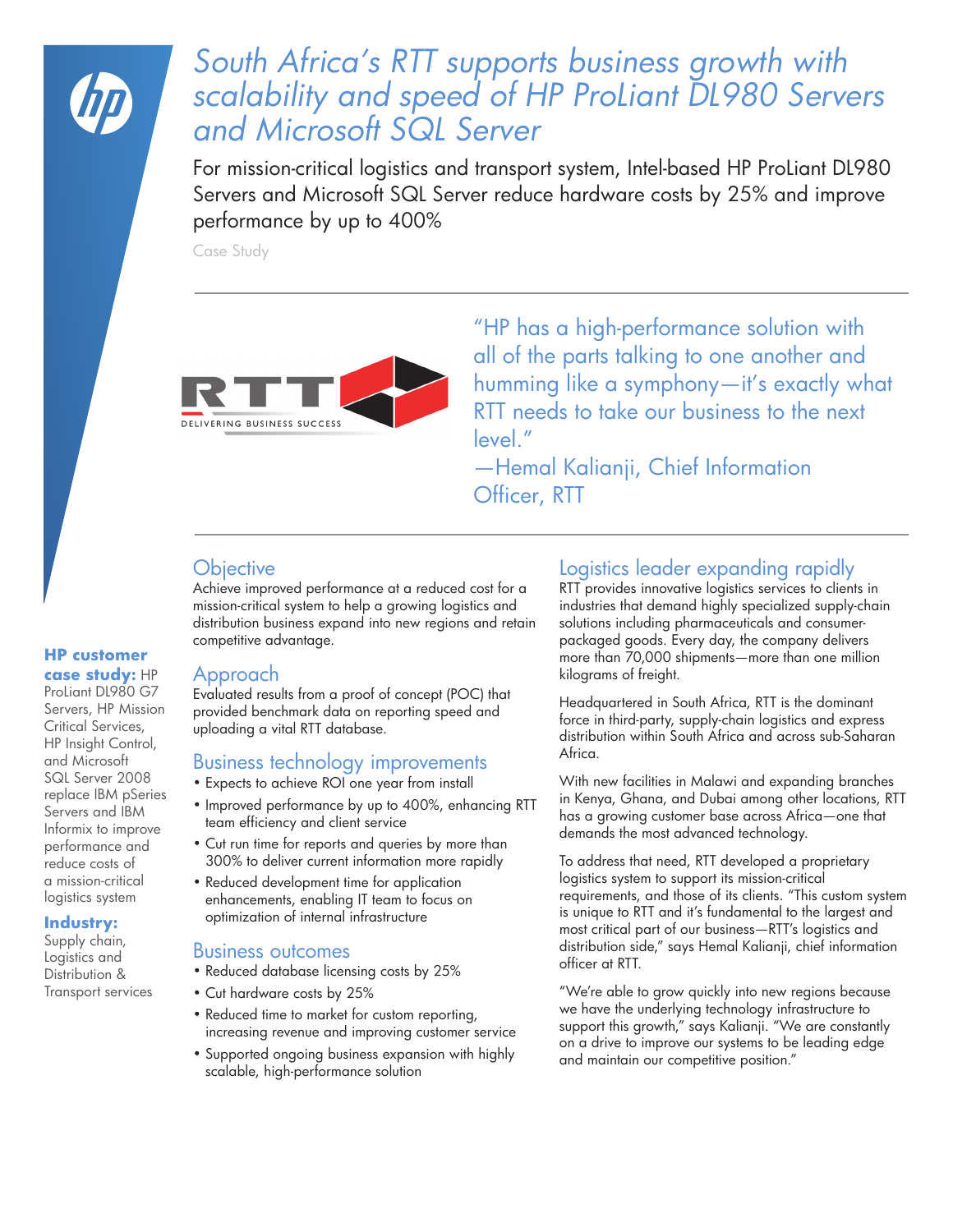

### Infrastructure challenges

RTT had been running its mission-critical logistics application on IBM pSeries 595 Servers and an IBM Informix database for 13 years. The company faced challenges with scalability, performance, and everincreasing costs.

"Our issues with the IBM legacy platform were especially problematic on performance as RTT was growing and was making a significant expansion into new regions of Africa," says Kalianji.

"Demands on our system were going up while costs were rising and efficiency was going down," Kalianji says. "For example, the cost of maintaining Informix had gone up to about \$300,000 USD per year."

At first, RTT decided to convert its Informix database to Oracle, because the cost of acquiring new licenses and maintenance for Oracle was less than the annual maintenance for Informix, according to Kalianji. "But during the migration process, we learned that Oracle is far more resource-hungry than Informix. To provide the same throughput, capacity, and performance, we would need to invest in more hardware. So we came to a fork in the road."

Another issue was that RTT's mission-critical proprietary logistics application was developed on the Microsoft .NET platform. "We had serious challenges getting the .NET platform to interoperate properly and effectively with an Informix or Oracle database," Kalianji explains.

Kalianji and his team stopped the Oracle migration and began to look at other alternatives.

### Technology transformation

"We talked with IBM at length, but they could not put a deal on the table that was matched to similar performance and financial viability," Kalianji says. "So we began a series of investigations that ultimately led to an HP, Intel, and Microsoft strategy. The technology world has advanced so rapidly, and Intel and HP are working together effectively to provide a high-performance solution," Kalianji says.

RTT chose HP and HP partner Datacentrix to replace the existing IBM infrastructure with four HP ProLiant DL980 G7 Servers powered by the Intel® Xeon® processor E7 family. RTT replaced its IBM Informix database with Microsoft SQL Server 2008 R2.

The HP ProLiant G7 Servers feature the HP PREMA Architecture, and RTT was confident that this HP solution would provide the performance needed by its 2,000 in-house users and hundreds of users at client sites. In addition, RTT recognized that the self-healing capabilities of the HP ProLiant DL980 would help ensure missioncritical resiliency.

RTT also chose HP Insight Control Management Software and HP Mission Critical Services to provide proactive and reactive support to sustain 24x7x365 availability of RTT's business operations.

"In choosing HP, it was important to us that the HP DL980 is proven to process at the speeds we require," Kalianji says. "The engagement with value-added HP partner Datacentrix was extremely effective, and that was also very important. Finally, technology vision was key: HP's vision of providing highly scalable hardware is very much in line with RTT's strategy of business growth, especially as we see our transaction volumes increasing dramatically in the next two to three years."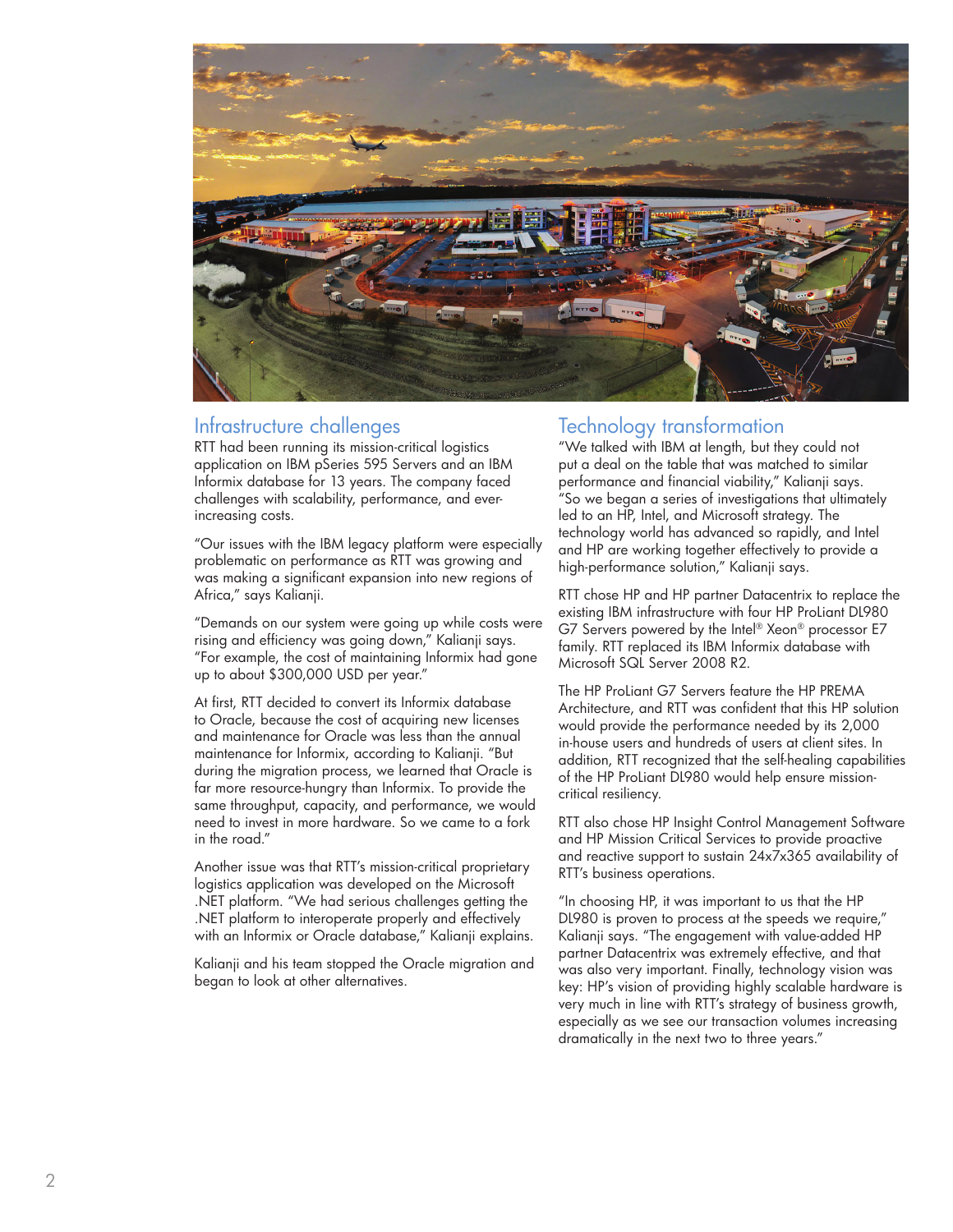### **Company profile**

Name: RITT

Headquarters: Bartlett, Boksburg, Gauteng, South Africa

## **Founded: 1980**

Telephone: +27 11 552-1000

# Number of

employees: more than 7,000 across South Africa

#### Annual revenues:

more than 2.5 billion South African Rand (ZAR) or \$299.3 million USD

URL: [www.rtt.co.za](http://www.rtt.co.za)

RTT converted its mission-critical database from IBM Informix to Microsoft SQL Server in three months. "This was amazingly quick, and the reasons were exceptional planning and good communications with the partners involved: my IT team, HP, and Datacentrix," Kalianji says.

### Proof of performance

As RTT evaluated the HP solution, a proof of concept (POC) managed by Datacentrix demonstrated that an HP ProLiant DL980 Server running Microsoft SQL Server would boost system performance and reduce costs.

The POC provided benchmark data on testing, reporting, and uploading the mission-critical RTT logistics database. "Tests showed that HP ProLiant DL980 running Microsoft SQL achieved dramatically improved results over IBM Informix and Oracle on IBM AIX," Kalianji says. "Some reports performed in excess of three times faster: 30 minutes versus 90 minutes on the legacy system," Kalianji states.

"To unload my database on an IBM p595, extract it, put it onto a disk and move it across the network to another server took about 14 hours. The import back into the HP ProLiant DL980 POC Server took 45 minutes," Kalianji says. "This was so quick that my database administrators thought it was wrong, and they re-ran the import five times and got the same result.

"In addition to the high performance and cost-efficiency of the HP ProLiant servers, we were impressed by the commitment of the HP and Datacentrix teams to customer satisfaction," Kalianji says.

### Enhanced performance, time savings, and customer service

"With the HP and Microsoft environment, we've improved performance by 400%, and cut run time for reports and queries by more than 300%," Kalianji says.

One key report, Undelivered Consignment, runs faster than on the previous system, according to Kalianji. "On the IBM system, this report took about 35 minutes to run when it was successful, but generally it timed out because it ran out of processor capacity. Now it runs in about two minutes."

The Intel® Xeon® processor E7 family delivers recordbreaking performance for mission-critical challenges. The advanced reliability and security features included, work to maintain data integrity, accelerate encrypted transactions, and maximize the availability of missioncritical applications.

RTT's software development lifecycle time has dropped significantly as well. One reason is that Microsoft .NET is optimized to use Microsoft SQL server with native calls—with no additional TCP layer or communications layer.

"The new environment reduces the time our developers need to deploy application enhancements, and that is a huge advantage for RTT," Kalianji says. "Many customers don't have their own IT shops, and they turn to us for dashboards and other reporting capabilities. The fact that we can deliver accurate, reliable reporting very quickly helps us win new customers and retain them."

The reduced development time also provides in-house benefits. Custom reporting solutions are a revenue stream for RTT, and the reduced time to market for this process increases profitability for the company. "In addition, my team has more time to focus on optimization of internal systems and to stay on top of the technologies out there and make sure RTT is in the forefront," Kalianji says.

### Significant cost reductions

"The financial value of the HP solution puts us on track to achieve ROI in one year from deployment," Kalianji says.

The hardware cost of Intel was much lower than other options Kalianji evaluated. "Plus, the Microsoft licensing model—paying per CPU rather than per core—revealed the high expense of the Oracle and Informix per-core licensing model," he says.

"Our database licensing and hardware costs are down by 25% and we are looking to reduce operating costs by at least \$340,000 USD over three years," Kalianji states.

### More insight and less worry

"We have a lot more insight than we had with our previous system," Kalianji says. "While we are not yet using HP Insight Control to its full capability, we are benefiting from the automatic, predictive reporting. The alerting mechanisms enable us to act quickly.

"HP Mission Critical Services has been really vital in helping my IT team focus on improving our infrastructure instead of constantly worrying about the performance of our key operating environment," Kalianji says.

"I rely on the HP Mission Critical Services team to be my left and right hands when it comes to the DL980 environment," Kalianji says. "I have confidence that HP is supporting the system, and I don't need to recruit someone to handle that full time."